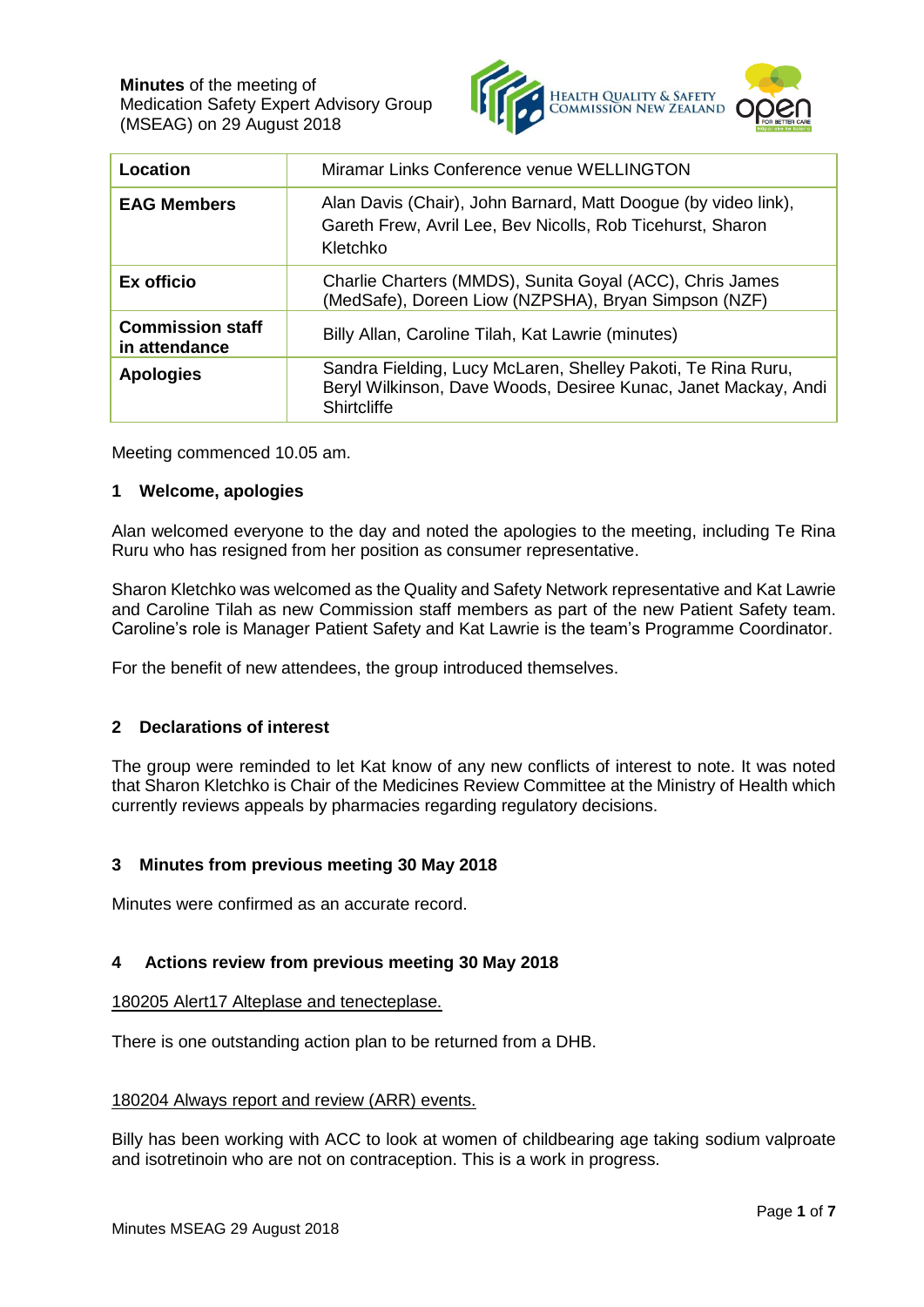It was noted that patients continue to be inappropriately prescribed anticoagulants enoxaparin and Non-vitamin K Antagonist Oral Anticoagulants (NOACs) at Lakes DHB that result in significant bleeds. This was regardless of guidance published by the Commission and perhaps it should be discussed as an ARR event. The HDC are currently undertaking a review of a recent case. It was suggested that this issue was added to the agenda for the next meeting to revisit this discussion and have a more robust discussion with full information.

*Action 180801 – Billy to prompt reports from EAG members of events that have occurred and what measures have been put in place, and the haematologist society to be contacted for their position statement.*

Action 180503 medicine alerting groups - MSEAG chair to write to Stewart Jessamine, Director Protection, Regulation and Assurance, Ministry of Health and ask for an update.

The action was completed and waiting on a response.

### Action 180504 MSEAG to provide feedback on the Exposure Draft of the Therapeutic Products Bill once released

There will be a presentation and an invitation for public comment.

Action 180505 PHARMAC labelling preferences to be circulated for information

This was distributed to members in May.

Action 180510 To circulate the publication from the international forum on quality and safety in healthcare to members.

Still to be actioned.

### Action 180511 Extemporaneously compounded tramadol suspension

Biomed (third party compounding company) are undertaking stability studies which are almost complete but will need analysis. They are looking at least October before a commercial product will be available. The compounding working group is looking at a standardised formula. The expiry date is expected to be quite long for the product.

### 171108 Oxygen prescribing #O2 The Fix

Billy has had no success in getting a response from the Waitemata team.

*Action 171108 – Avril to prompt a response from Waitemata.*

### 171102 Application to PHARMAC for funded liquid medicine dose measuring devices

An application has been submitted to PHARMAC; this now needs to go through PHARMAC's processes.

### 170807 Vitadol C dose measuring device

This was to be followed up by Desiree and possibly involves a similar issue as above with oral syringes, so may be subsumed into the wider review.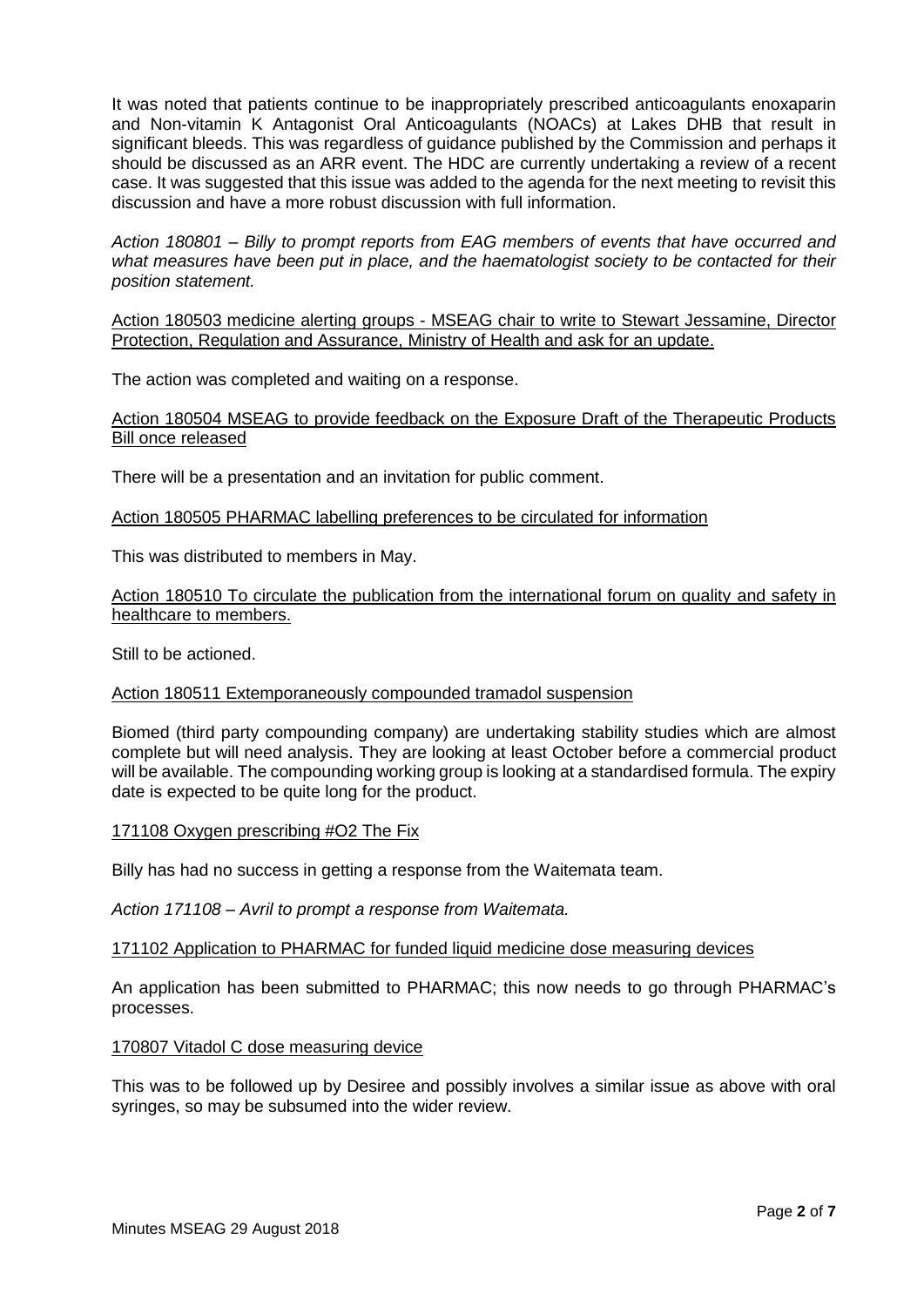# **5 Strategic focus**

Caroline Tilah presented an overview of the changes to the internal structure at the Commission, including the establishment of the new Patient Safety team. Dee Alexander has left the Commission and the replacement in this role as Patient Safety Advisor should be appointed in the next few weeks. Recruitment for a Patient Safety Specialist is also underway.

As part of the presentation, the EAG Terms of Reference were presented alongside the Commission's four key values.

A discussion was held around the MSEAG future purpose and goals.

Issues raised were:

- There is no conscious linkage with Ministry IT planning and the digital strategy.
- What are the measures to see that we've made a difference Quality Improvement, wellbeing, knowledge, education programmes, measuring a change in practice.
- Should the MSEAG have a priority focus and be more active rather than relying on the Medication Safety Specialist at the Commission to take action in the sector?
- Doreen shared that her organisation feels limited by being unable to share the medication safety guidance and materials from DHBs. Patient Safety Week has been very successful at Mercy due to the free and abundant resources which are used. Team Leader nursing staff are driving changes but they feel they are reinventing resources which DHBs have already produced.
- Should the focus be on reducing medicine related incidences as a whole, or reducing harm and mortality?

A discussion was held around the focus on harm/error vs. prevention and outcomes.

- Safety II focuses on what are we doing well and why are we doing it well. Erik Hollnagel is returning to NZ later in the year to focus on Safety II systems.
- Patients are picking up errors and incidents and self-managing.
- Constantly producing guidance documents is not the solution.
- The MSEAG should be lobbying upwards to set infrastructure that supports safety rather than making bulletins and training staff that may change and move on.
- HQSC's purpose to take on what is needed nationally what can't be achieved locally and regionally. The Commission can be the catalyst agency to use regional networks to influence and use quality and safety networks in place.

Further questions for the MSEAG to consider are:

- Is anything missing from the current medication safety plan?
- Does the work plan reflect the Treaty of Waitangi principles of partnership, participation and protection?

These questions were further explored in the afternoon.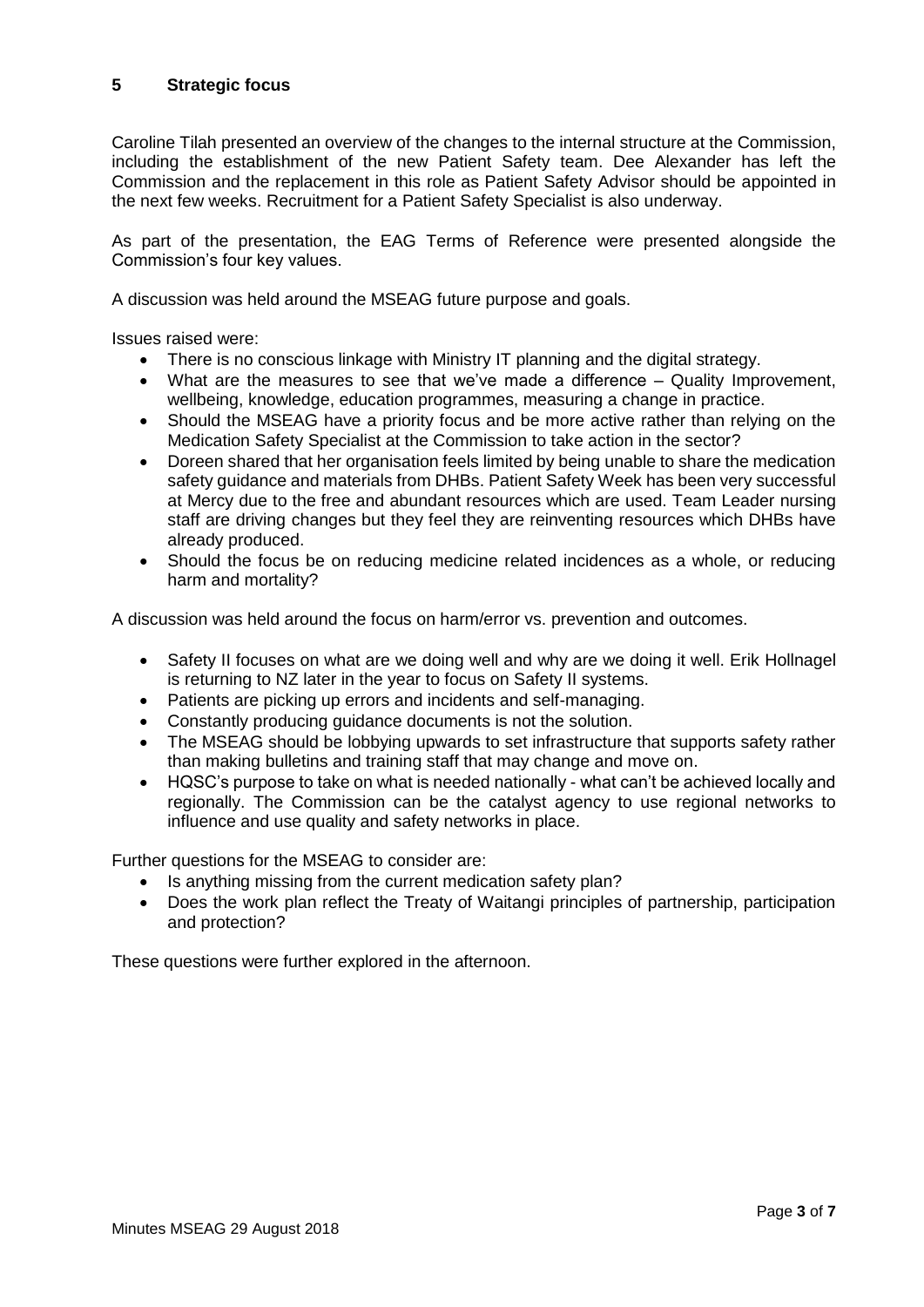# **Technology to support safe medicines practice**

### **6 Medicines management digital services update**

Charlie presented on the progress and challenges with the NZePS. In 5 years the sector should have moved on from NZePS to shared care records within primary care.

Current challenges include:

- A lack of vision into digital health.
- Some providers are at very early stages of implementation and usage a suggestion was made that the Ministry encourage uptake as a productivity measure.
- Queries about analysing information at different stages has the medicine been prescribed, dispensed, collected; the data can be utilised for medicine reconciliation; some have requested the ability to analyse the data.
- Privacy commission needs to be involved with how we transition to the digital age.

The benefits to GPs include:

- No triplicate forms for some controlled drugs or need to provide original prescriptions.
- Efficiency.

Benefit to patients:

- Minimal but with a CCDHB pilot in addiction services we may be able to demonstrate that getting rid of the paper, especially for high risk medications such as methadone, we can illustrate some real benefit.
- One goal is to remove paper prescriptions for those in rest homes, reducing risk.
- **7 Health Information Standards Organisation update** (Alastair Kenworthy, Principal Architect and Director Health Information Standards, Ministry of Health and John Fountain, Clinical Lead, bpac<sup>nz</sup>)

A presentation was given (as circulated), including the roadmap to interoperability which is currently in a draft form and open to feedback.

National adverse reaction reporting standard:

- Guidance produced regarding moving from READ codes to SNOMED.
- There will be the ability to capture a wider range of adverse reactions including bee stings, food reactions etc.
- Consumers can contribute to their record.
- A prototype will be in development in 2 months' time.
- ACC national warning system linkages are being investigated.
- It is important to remind the sector that this is a standard and not a tool for reporting.

HISO Medicines Indications standard:

- Describing formal medication indications in a SNOMED standard.
- From the medicine's data sheet.
- The NZ formulary have truncated information into a brief, readable format.
- There are 2 ways coded indications could be used in the setting of a patient interactions using an electronic prescribing medication administration system:
	- $\circ$  As the information engine behind prescribing decision support tools (i.e. to support safe and effective prescribing)
	- $\circ$  To codify why a prescriber is prescribed a certain medicine, recognising that the MedSafe datasheets do not necessarily adequately capture contemporary medical practice (i.e. to capture why a medicine has been prescribed)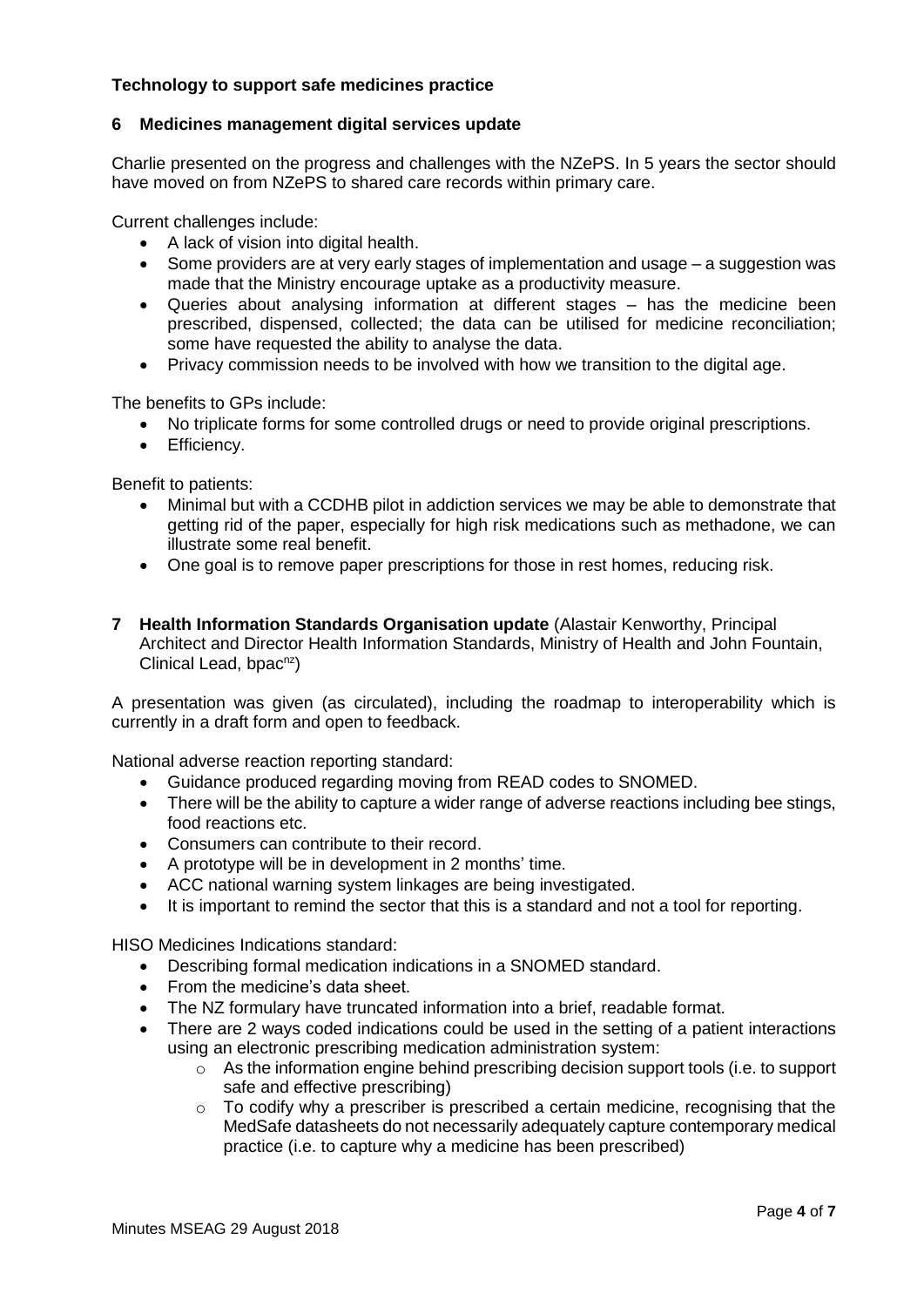## **8 Presentation – Sheila Swan, Principal Analyst at Ministry of Health Therapeutic products regulatory regime – an update**

Sheila visited the EAG to give an update on repealing the medicines act and replacing it with the Therapeutic Products Bill which includes medicines and medical devices.

Key messages:

- The decision made at cabinet was to bring the international regulatory model to New Zealand, bringing in controls and updating the medicines framework.
- The Bill is 200 pages long underneath the Bill will be a set of regulations and rules. notices and guidances. Everything but the guidances will be legal instruments.
- The Bill contains better enforcement powers than the current act, dealing more appropriately with breaches.
- The intention is to release this side of Christmas and have the consultation paper out to the sector for at least 3 months so that conversations can be held and feedback can be thorough.
- A consultation document will accompany it to help aide in recognising the changes.
- An amendment is also being made to HPCA which will control who can prescribe and can be amended/approved as needed.
- It is expected that it will be the end of 2019 before the bill is passed, and then the subsidiary instruments will be developed and released after a further year.

## **9 Strategic focus (part 2) – the future of medication safety over the next 1-3 years**

The group broke into groups of 4 to discuss the Commission's four strategic values and what improvements could be made in terms of medication safety:

Improving consumer/whānau experience Improving health equity Reducing harm and mortality Reducing unwarranted variation in patterns of care

The key messages were:

- Find out what consumers want regarding medications.
- Identify the most deprived neighbourhoods.
- Advocacy upwards.
- Consumer insight into "pathways to harm".
- The sector needs a forum for sharing data processes and activities.

### **10 Patient Safety week**

This year's Patient Safety week will focus on hand hygiene, with posters being developed. There is also a poster competition for children to design a poster with prizes. Children will ideally take the messages back into the home.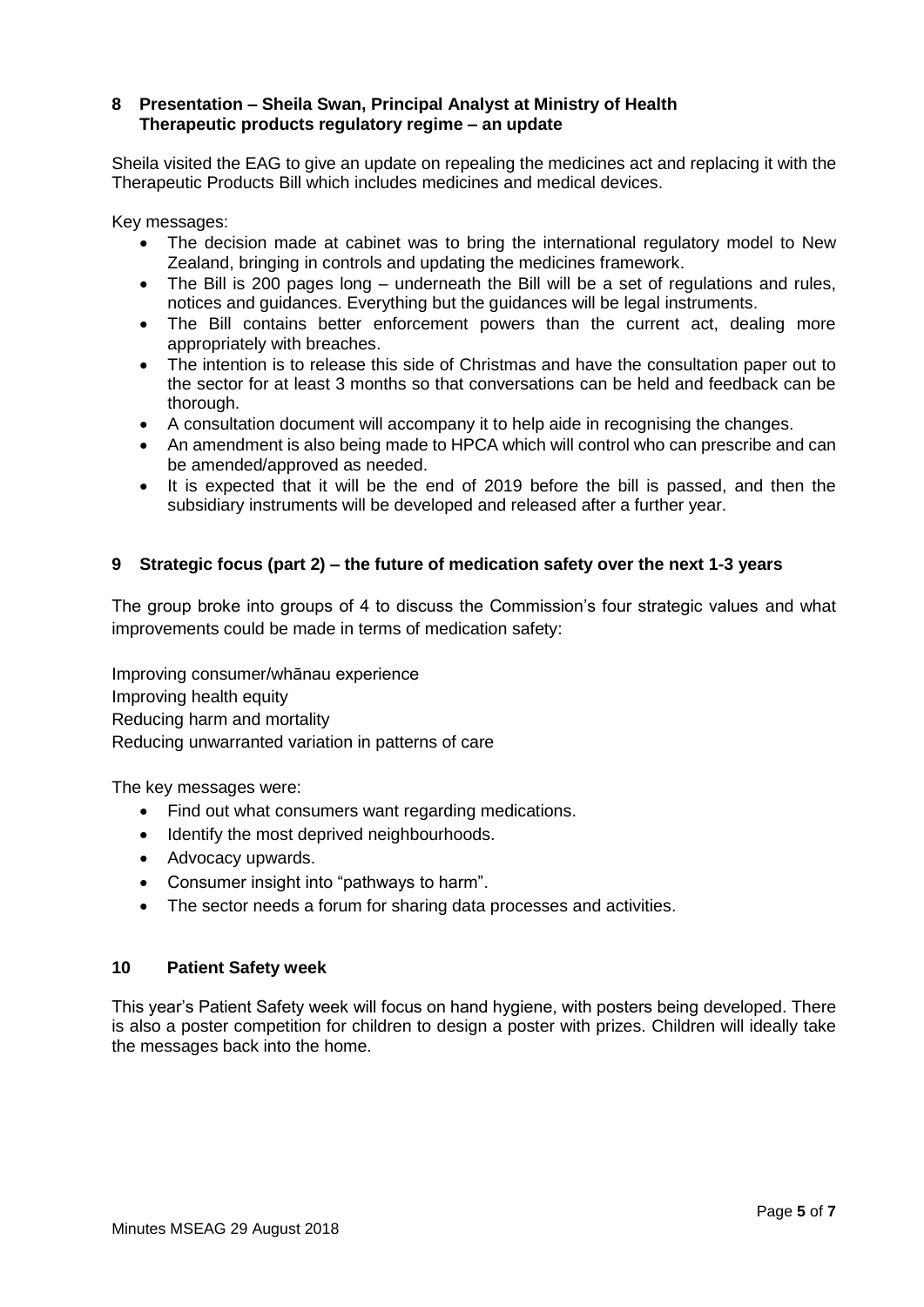### **Programme management and projects**

### **11 Safe use of opioids**

The group agreed to approve the opioid implementation guide, the FAQs for the sector, and the workbook for data collection. The group also noted that a separate QSM reporting mechanism will be developed for hospitals using electronic vital signs systems (eg, eVitals/Patientrack).

## **12 Working group update – Specify Brand Advice**

To be carried to next meeting.

### **13 Working group update – Compound working group**

It is anticipated that by the end of September the majority if not all templates will be published on the Pharmaceutical Society of New Zealand (PSNZ) website. The templates are currently going through peer review.

### **14 National medication chart – Routine review: working group**

The Commission undertook to review the utility of the national medication chart (NMC) suite with reviews being informed by a formal user feedback process every three years. The last full review was undertaken in 2014, with an amendment to the oxygen prescribing section in June 2016.

All DHBs are using the paper charts to some degree, with electronic prescribing to some degree in six DHB hospitals. There is some usage of the NMCs by private hospitals and private clinics.

The NMC working group is to be reactivated. Members are to be approached for their continued participation. It was agreed that a junior doctor should be invited to join the working group. John Barnard to source a junior doctor to join.

*Action 180802 – John to forward a name of a candidate junior doctor to Billy. Action 180803 – Billy to take the review of the NMC suite forward.*

### **Other business**

### **15 Topics and guest speakers for next MSEAG**

A suggestion was made to invite Ashley Bloomfield, Director General of Health to a future MSEAG meeting. Other suggestions included an update from Central TAS on the new Integrated Community Pharmacy Services Agreement, and further consideration of the Therapeutics Products Bill (if the consultation draft is released in time for the November meeting).